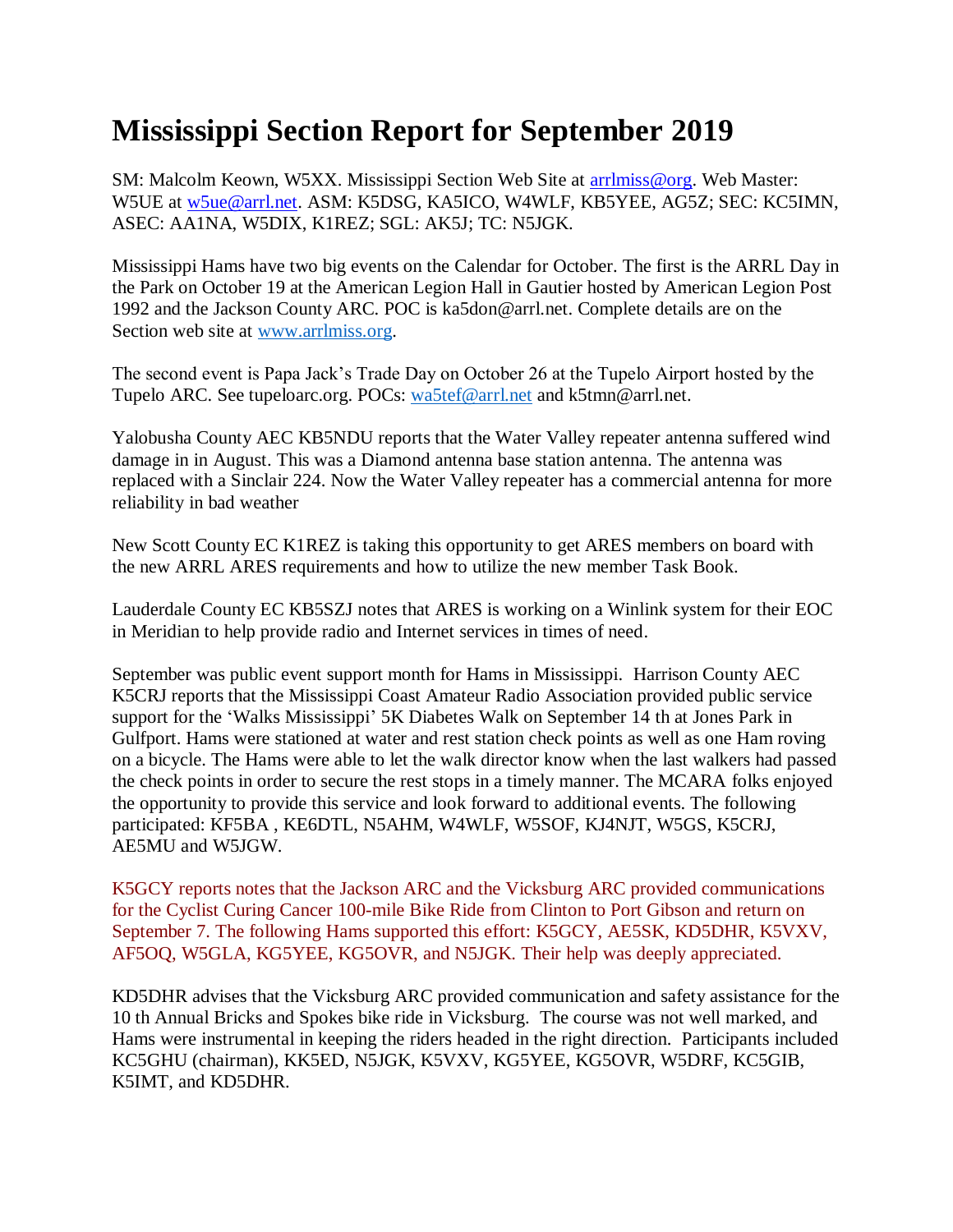Walthall County EC AE5FK and Franklin County EC AD7KJ report that ARES provided Communications for the Breast Cancer 5 K Walk-Run in McComb

KD5DHR notes that the Vicksburg ARC completed a Technician classroom training class on October 3 and was followed by an open VE session on October 10 at the Warren County EOC. Potential Technician students should contact Jerry, [KD5DHR@yahoo.com](https://mail.nts-online.net/webmail/src/compose.php?send_to=KD5DHR%40yahoo.com) for information regarding future training and VE sessions.

Walthall County EC AE5FK advises that one test session was held in September with one new Tech and one upgrade to General.

And on your long-range calendar pencil in the Jackson County Hamfest in Ocean Springs on November 15-16 and the Capital City Hamfest in Jackson on January 24-25.

Congratulations to the following on their upgrades in September: KI5GDI, Thomas – Raleigh; KI5GDY, Levi – Vardaman; KI5GDZ, Jonathan – Vardaman; KI5GET, Kenneth – Southaven; KD5GIF, William – Columbus; KI5GIK, Charles – Summit; KI0IBF, Carl – Gulfport; KG5SEN, John – Aberdeen, and KG5UBX, Louis - Long Beach.

Also, congratulations to ADEC K9EYZ, who successfully completed ARRL Emergency Communications Course EC-001.

Welcome to the following new Hams in Mississippi in September: KI5GIG, Mark – Caledonia; KI5GLF, Christopher – Cleveland; KI5GLG, Gunnar – Cleveland; KI5GNR, Howard – Carriere; KI5GOV, Stephen – Petal; and KI5GOX, Michael – Columbus.

Also, welcome to the following new ARRL Members in September: N5AAS, Robert – Hattiesburg; KE5FFX, David – Senatobia; KI5GDJ, Ron – Byram; KG5NPR, George – Brandon; KD5UUV, Dale – Picayune; KG5YKZ, Daniel – Louisville; and KG5YTV, Michael – Oxford. As of September 30, ARRL Membership in Mississippi was 975. Down 1 from last month.

And lastly, but not least, welcome to K1REZ as EC for Scott County and KF5VVU and W5MSV as AECs, and welcome to KG5IVL as EC for Lee County. Former EC WA5TEF has retired. Thanks for your efforts, Jim!

SEC/ASEC/DEC Reports for September 2019: KC5IMN (SEC), K1REZ (ADEC – Training), AD5PO (NE MS), and N5ZNT (SW MS),

EC Reports for September 2019: AE5FK (Walthall), KA5ICO (Chickasaw), N5KDA (Adams), AD7KJ (Franklin), AF5NG (Marion), KD5NDU (AEC) (Yalobusha), AD5PO (Tishomingo), AA5SG (Jones/Wayne), AE5SK (AEC)(Copiah, Hinds, Madison, Rankin), K1REZ (Scott), KB5SZJ (Lauderdale), KF5TEX (Forrest), KG5WJM (Jasper), W4WLF (Harrison), KF5WVJ (DeSoto), N5ZNT (Lincoln/Wilkinson), and KB5ZEA (Attala).

Club Newsletter/Reports (Editor): the Meridian ARC Spark Gap (W5MAV)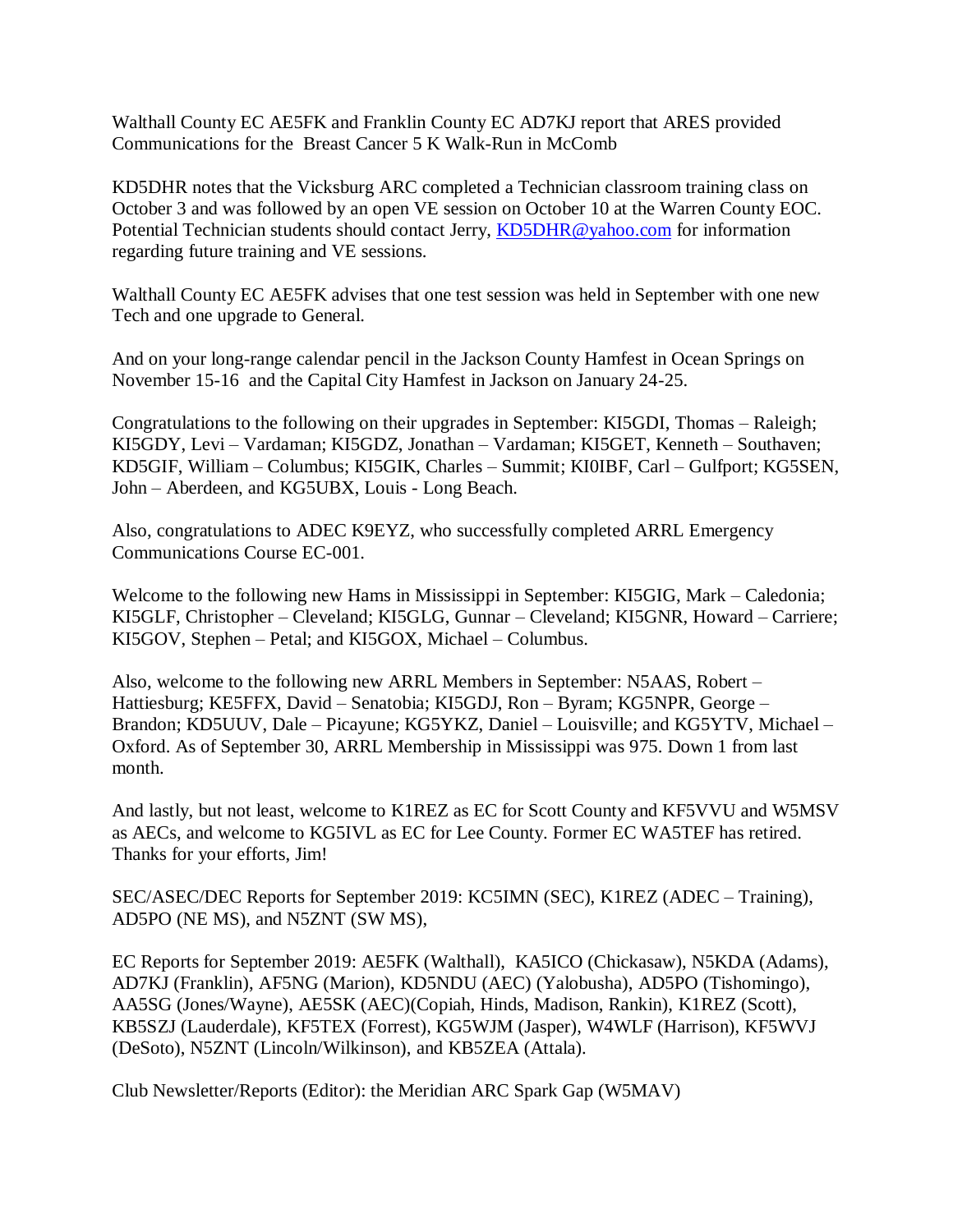HF Net Reports

Hattiesburg ARC 10M Net 5/44/0 (KD5XG) K5TAL American Legion Net 4/59/0 (WV5Q) K5TAL Digital Voice Net 4/47/0 (WV5Q) Magnolia Section Net 30/1013/7 (KA5ICO) MS Baptist Hams Net 5/23/0 (WF5F) MSPN 30/2323/17 (W5JGW)

VHF Net Reports - sessions/QNI/QTC (Net Manager)

Adams County ARES 4/53/0 (N5KDA and WA5CAM)

Capital Area Emergency Net 4/41/0 (K5XU)

DeSoto County Training and Information Net 5/120/0 (KF5WVJ)

Forrest/Perry Counties ARES 2/22/0 (KF7TEX)

Hattiesburg ARC 2M Net 5/75/2 (KD5XG)

Hattiesburg 2M Simplex Net 1/13/0 (KD5XG)

Jackson ARC Emergency Net 2/20/0 (K5XU)

Jasper County ARES Net 4/35/0 KG5WJM)

Jones/Wayne Counties ARES 5/62/0 (AA5SG)

Lowndes County ARES 4/64/0 (KF5AZ)

Madison County ARES 4/23/0 (W5DIX)

Marion County ARES Net 5/30/0 (AF5NG)

Mississippi Coast ARES, Weather, and Tech Net 4/70/0 (W4WLF and K5CRJ)